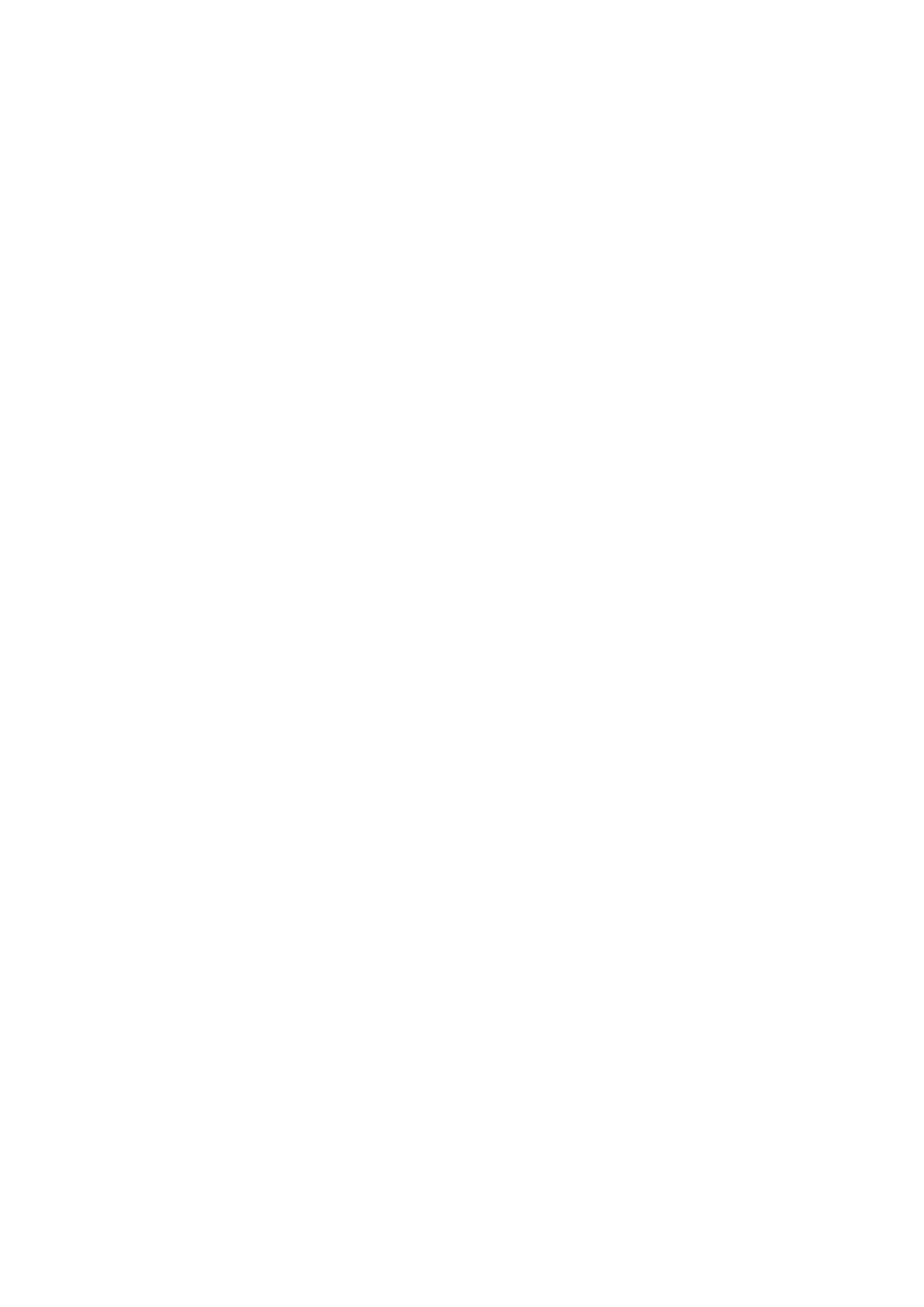## CM DIVERSIFIED CREDIT LTD

# UNAUDITED CONDENSED STATEMENT OF FINANCIAL POSITION AS AT MARCH 31, 2022

| <b>Rs. '000</b><br><b>Rs. '000</b><br><b>ASSETS</b><br><b>Non Current Asset</b><br>Financial Assets at amortised cost<br>2,129,400<br>1,768,637<br>Prepayments<br>Financial Assets at amortised cost<br>77,012<br>55,049<br>732<br>Prepayments<br>367<br>70,987<br>64,056<br>Cash and Cash equivalents<br>148,731<br>119,472<br>2,278,131<br>1,888,109<br><b>Total Assets</b><br><b>EQUITY AND LIABILITIES</b><br><b>Capital &amp; Reserves</b><br><b>Share Capital</b><br>137,400<br>117,515<br><b>Retained Earnings</b><br>17,532<br>7,450<br><b>Total Equity</b><br>154,932<br>124,965<br><b>Current Liabilities</b><br><b>Trade and Other Payables</b><br>5,588<br>11,665<br><b>Current Tax Liabilities</b><br>179<br>127<br>5,767<br>11,792<br><b>Non Current Liability</b><br><b>Other Financial liabilities</b><br>2,117,432<br>1,751,352<br><b>Total Liabilities</b><br>2,123,199<br>1,763,144<br><b>Total Equity and Liabilities</b><br>2,278,131<br>1,888,109 | Mar 31, 2022 | Jun 30, 2021 |
|-------------------------------------------------------------------------------------------------------------------------------------------------------------------------------------------------------------------------------------------------------------------------------------------------------------------------------------------------------------------------------------------------------------------------------------------------------------------------------------------------------------------------------------------------------------------------------------------------------------------------------------------------------------------------------------------------------------------------------------------------------------------------------------------------------------------------------------------------------------------------------------------------------------------------------------------------------------------------|--------------|--------------|
|                                                                                                                                                                                                                                                                                                                                                                                                                                                                                                                                                                                                                                                                                                                                                                                                                                                                                                                                                                         |              |              |
|                                                                                                                                                                                                                                                                                                                                                                                                                                                                                                                                                                                                                                                                                                                                                                                                                                                                                                                                                                         |              |              |
|                                                                                                                                                                                                                                                                                                                                                                                                                                                                                                                                                                                                                                                                                                                                                                                                                                                                                                                                                                         |              |              |
|                                                                                                                                                                                                                                                                                                                                                                                                                                                                                                                                                                                                                                                                                                                                                                                                                                                                                                                                                                         |              |              |
|                                                                                                                                                                                                                                                                                                                                                                                                                                                                                                                                                                                                                                                                                                                                                                                                                                                                                                                                                                         |              |              |
|                                                                                                                                                                                                                                                                                                                                                                                                                                                                                                                                                                                                                                                                                                                                                                                                                                                                                                                                                                         |              |              |
|                                                                                                                                                                                                                                                                                                                                                                                                                                                                                                                                                                                                                                                                                                                                                                                                                                                                                                                                                                         |              |              |
|                                                                                                                                                                                                                                                                                                                                                                                                                                                                                                                                                                                                                                                                                                                                                                                                                                                                                                                                                                         |              |              |
|                                                                                                                                                                                                                                                                                                                                                                                                                                                                                                                                                                                                                                                                                                                                                                                                                                                                                                                                                                         |              |              |
|                                                                                                                                                                                                                                                                                                                                                                                                                                                                                                                                                                                                                                                                                                                                                                                                                                                                                                                                                                         |              |              |
|                                                                                                                                                                                                                                                                                                                                                                                                                                                                                                                                                                                                                                                                                                                                                                                                                                                                                                                                                                         |              |              |
|                                                                                                                                                                                                                                                                                                                                                                                                                                                                                                                                                                                                                                                                                                                                                                                                                                                                                                                                                                         |              |              |
|                                                                                                                                                                                                                                                                                                                                                                                                                                                                                                                                                                                                                                                                                                                                                                                                                                                                                                                                                                         |              |              |
|                                                                                                                                                                                                                                                                                                                                                                                                                                                                                                                                                                                                                                                                                                                                                                                                                                                                                                                                                                         |              |              |
|                                                                                                                                                                                                                                                                                                                                                                                                                                                                                                                                                                                                                                                                                                                                                                                                                                                                                                                                                                         |              |              |
|                                                                                                                                                                                                                                                                                                                                                                                                                                                                                                                                                                                                                                                                                                                                                                                                                                                                                                                                                                         |              |              |
|                                                                                                                                                                                                                                                                                                                                                                                                                                                                                                                                                                                                                                                                                                                                                                                                                                                                                                                                                                         |              |              |
|                                                                                                                                                                                                                                                                                                                                                                                                                                                                                                                                                                                                                                                                                                                                                                                                                                                                                                                                                                         |              |              |
|                                                                                                                                                                                                                                                                                                                                                                                                                                                                                                                                                                                                                                                                                                                                                                                                                                                                                                                                                                         |              |              |
|                                                                                                                                                                                                                                                                                                                                                                                                                                                                                                                                                                                                                                                                                                                                                                                                                                                                                                                                                                         |              |              |
|                                                                                                                                                                                                                                                                                                                                                                                                                                                                                                                                                                                                                                                                                                                                                                                                                                                                                                                                                                         |              |              |
|                                                                                                                                                                                                                                                                                                                                                                                                                                                                                                                                                                                                                                                                                                                                                                                                                                                                                                                                                                         |              |              |
|                                                                                                                                                                                                                                                                                                                                                                                                                                                                                                                                                                                                                                                                                                                                                                                                                                                                                                                                                                         |              |              |
|                                                                                                                                                                                                                                                                                                                                                                                                                                                                                                                                                                                                                                                                                                                                                                                                                                                                                                                                                                         |              |              |
|                                                                                                                                                                                                                                                                                                                                                                                                                                                                                                                                                                                                                                                                                                                                                                                                                                                                                                                                                                         |              |              |
|                                                                                                                                                                                                                                                                                                                                                                                                                                                                                                                                                                                                                                                                                                                                                                                                                                                                                                                                                                         |              |              |
|                                                                                                                                                                                                                                                                                                                                                                                                                                                                                                                                                                                                                                                                                                                                                                                                                                                                                                                                                                         |              |              |
|                                                                                                                                                                                                                                                                                                                                                                                                                                                                                                                                                                                                                                                                                                                                                                                                                                                                                                                                                                         |              |              |

#### CONDENSED STATEMENT OF PROFIT OR LOSS AND OTHER COMPREHENSIVE INCOME FOR THE NINE MONTHS ENDED MARCH 31, 2022

|                                           | 9 Months<br>to  | 9 Months<br>to  |
|-------------------------------------------|-----------------|-----------------|
|                                           | Mar 31, 2022    | Mar 31, 2021    |
|                                           | <b>Rs. '000</b> | <b>Rs. '000</b> |
| Interest Income                           | 49,481          | 37,006          |
| Interest Payable                          | (21, 488)       | (17,081)        |
| <b>Operating Expenses</b>                 | (15,906)        | (13, 502)       |
| Administrative Expenses                   | (1,645)         | (1,692)         |
| Profit before Tax                         | 10,442          | 4,731           |
| <b>Income Tax</b>                         | (360)           | (164)           |
| Profit after Tax                          | 10,082          | 4,567           |
| Other Comprehensive Income                |                 |                 |
| Total Comprehensive Income for the Period | 10,082          | 4,567           |
| Earnings per Share                        | Rs.79.07        | Rs.41.42        |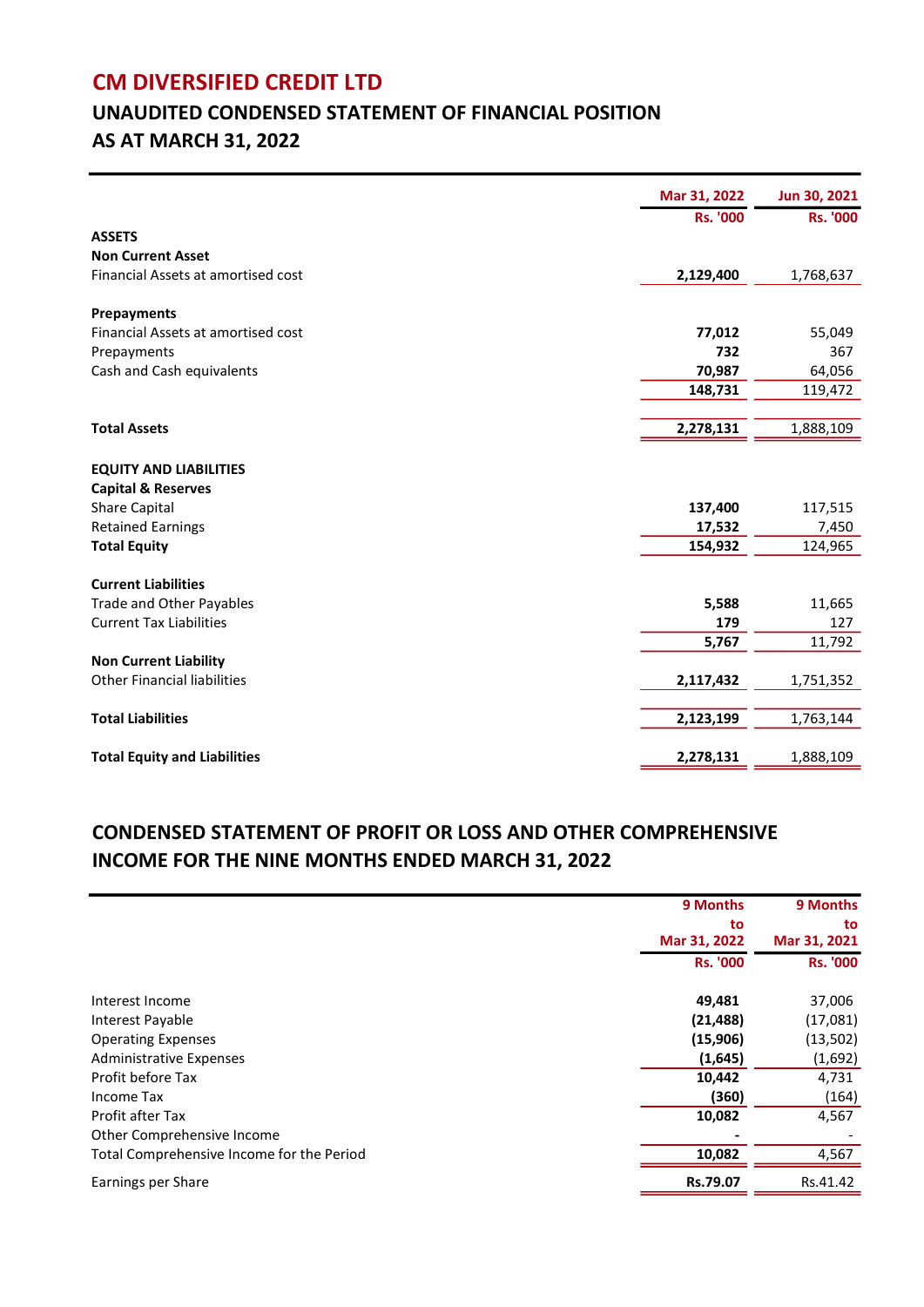### CM DIVERSIFIED CREDIT LTD

## CONDENSED STATEMENT OF CHANGES IN EQUITY FOR THE NINE MONTHS ENDED MARCH 31, 2022

|                           | <b>Share</b><br><b>Capital</b> | <b>Retained</b><br>Earnings /<br>(Revenue Deficit) | Total           |
|---------------------------|--------------------------------|----------------------------------------------------|-----------------|
|                           | <b>Rs. '000</b>                | <b>Rs. '000</b>                                    | <b>Rs. '000</b> |
| Balance at July 01, 2021  | 117,515                        | 7,450                                              | 124,965         |
| Issue of Shares           | 19,885                         |                                                    | 19,885          |
| Profit for the period     |                                | 10,082                                             | 10,082          |
| Balance at March 31, 2022 | 137,400                        | 17,532                                             | 154,932         |
|                           |                                |                                                    |                 |
| Balance at July 01, 2020  | 110,250                        | (130)                                              | 110,120         |
| Profit for the period     |                                | 4,567                                              | 4,567           |
| Balance at March 31, 2021 | 110,250                        | 4,437                                              | 114,687         |
|                           |                                |                                                    |                 |
| Balance at July 01, 2020  | 110,250                        | (130)                                              | 110,120         |
| <b>Issue of Shares</b>    | 7,265                          |                                                    | 7,265           |
| Profit for the year       |                                | 7,580                                              | 7,580           |
| Balance at June 30, 2021  | 117,515                        | 7,450                                              | 124,965         |

#### CONDENSED STATEMENT OF CASH FLOWS FOR THE NINE MONTHS ENDED MARCH 31, 2022

|                                                          | 9 Months        | 9 Months        |
|----------------------------------------------------------|-----------------|-----------------|
|                                                          | to              | to              |
|                                                          | Mar 31, 2022    | Mar 31, 2021    |
|                                                          | <b>Rs. '000</b> | <b>Rs. '000</b> |
| <b>Cashflow from Operating Activities</b>                |                 |                 |
| Cash used in Operations                                  | (23,993)        | (33, 897)       |
| <b>Interest Received</b>                                 | 54,296          | 50,852          |
| <b>Interest Paid</b>                                     | (21, 408)       | (17, 025)       |
| <b>Tax Paid</b>                                          | (308)           | (152)           |
| Net Cash generated from/(used in) Operating Activities   | 8,587           | (222)           |
| <b>Cashflow from Investing Activities</b>                |                 |                 |
| <b>Purchase of Financial Assets</b>                      | (539, 438)      | (200,000)       |
| <b>Redemption of Financial Assets</b>                    | 151,897         | 295,891         |
| Net Cash (used in) / generated from Investing Activities | (387, 541)      | 95,891          |
| <b>Cashflow from Financing Activities</b>                |                 |                 |
| <b>Issue of Notes</b>                                    | 400,000         | 200,000         |
| <b>Redemption of Notes</b>                               | (34,000)        | (293, 560)      |
| <b>Issue of Ordinary Shares</b>                          | 19,885          |                 |
| Net Cash generated from/(used in) Financing Activities   | 385,885         | (93, 560)       |
| <b>Net increase in Cash and Cash Equivalents</b>         | 6,931           | 2,109           |
| <b>Movement in Cash and Cash Equivalents</b>             |                 |                 |
| At the beginning of reporting period                     | 64,056          | 113,703         |
| Increase                                                 | 6,931           | 2,109           |
| At the end of reporting period                           | 70,987          | 115,812         |
|                                                          |                 |                 |